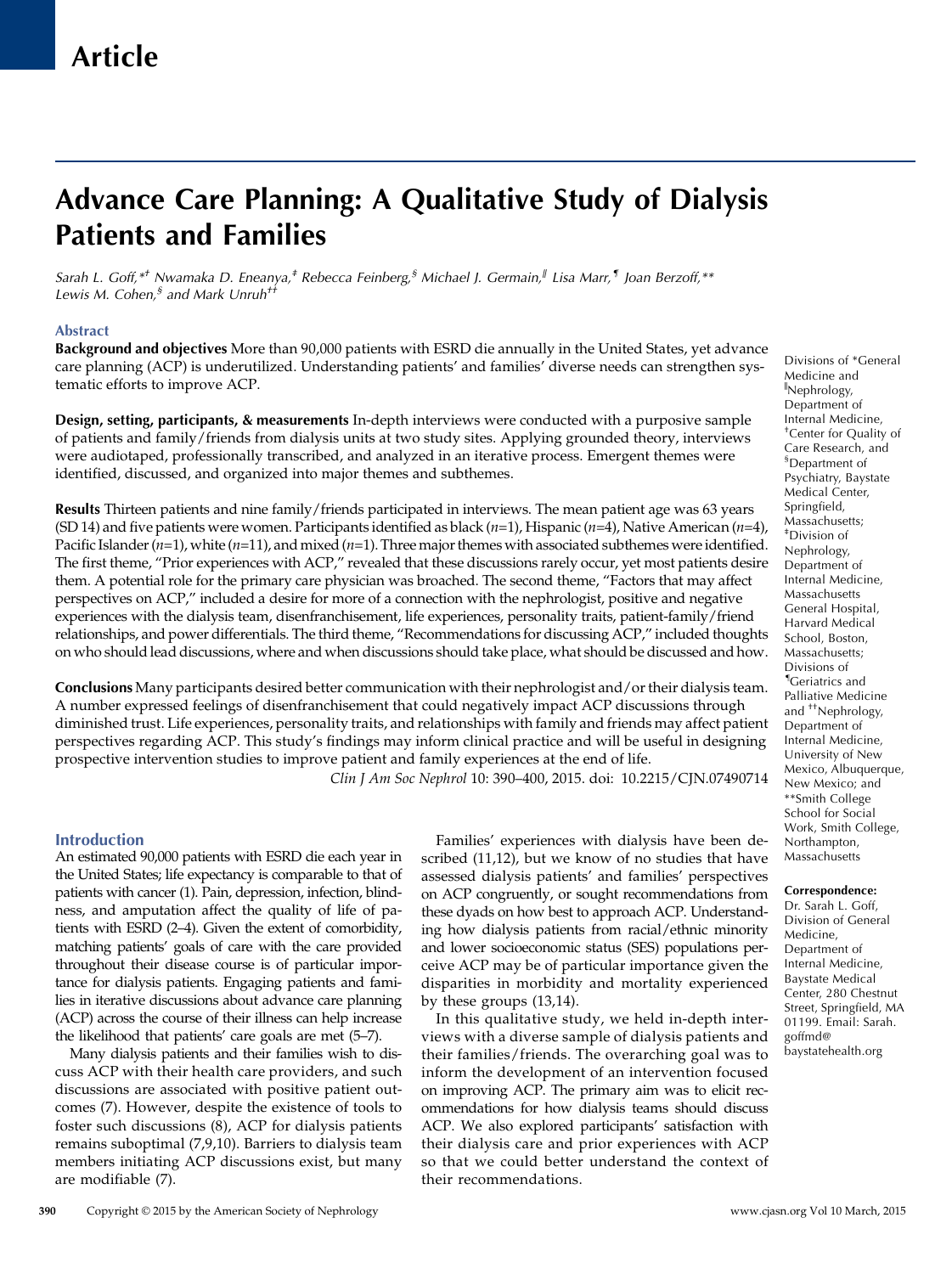## Materials and Methods

## Population and Recruitment

We purposively sampled participants from participating dialysis units to achieve diversity in age, sex, race/ethnicity, life expectancy, SES, cognitive status, and degree of social support. Units were located in Massachusetts and New Mexico and included those with rural, urban, profit, and nonprofit designations. Potential participants were contacted by their unit's social worker or nephrologist. If a patient expressed interest, one of the study's research coordinators obtained informed consent and scheduled his or her interview; health care proxies signed consent for patients with cognitive impairment. Two patients declined to participate (female/ black and male/Native American). Participants were invited to bring up to two family members and/or friends to the interview; health care proxies of patients with cognitive impairment could elect to be interviewed without the patient present. Interviews were conducted in a private room at the dialysis units or in a nursing home according to the participant's preference. This study followed the Criteria for Reporting Qualitative Research guidelines for conducting and reporting qualitative research (15) and was approved by both the Baystate Medical Center and University of New Mexico Institutional Review Boards.

#### Interviews

Members of the research team (S.L.G., L.M.C., M.J.G., N.D.E., and R.F.) developed an interview guide [\(Supple](http://cjasn.asnjournals.org/lookup/suppl/doi:10.2215/CJN.07490714/-/DCSupplemental)[mental Appendix A](http://cjasn.asnjournals.org/lookup/suppl/doi:10.2215/CJN.07490714/-/DCSupplemental)) that was pretested with a palliative care expert, each site's Patient Advisory Board, and the study's Stakeholder Advisory Board. The Patient Advisory Boards were composed of dialysis patients from each site and were led by a palliative care physician (New Mexico) and a family advocate (Massachusetts) (16). The Stakeholder Advisory Board was composed of representatives from the study sites' dialysis chains, hospice, nursing, and nephrology. The boards met primarily by teleconference both regularly and on an *ad hoc* basis. They interfaced with the study team through the board leaders, providing input and feedback on all aspects of the study.

One of two study team members (S.L.G. or N.D.E.) conducted the interviews. S.G. is a female general internistpediatrician with qualitative research experience (17–19). N.D.E. (female) was a nephrology fellow when the interviews were conducted and studies the effect of health literacy on patient outcomes. R.F. (female), a research coordinator, observed interviews and participated in the analysis with S.L.G. and N.D.E. S.L.G. trained both N.D.E. and R.F. in techniques for conducting in-depth interviews, coding, and theme development. S.L.G. held practice interviews with N.D.E. and observed all but one interview led by N.D. E. None of the participants were familiar with the interview team. At least one team member (S.L.G., N.D.E., or R.F.) observed interviews and took field notes. Interviews were audiotaped and professionally transcribed verbatim.

### Statistical Analyses

Transcripts were uploaded to Dedoose, a qualitative software program (20) and parsed into discrete blocks of text. Applying grounded theory (21), we developed a provisional codebook using the first three transcripts; S.L.G., N.D.E., and R.F. independently coded each transcript in an iterative process. Differences in coding were resolved through discussion and codes were annotated in an "audit trail" to reflect decisions about coding. S.L.G. and N.D.E. then tested the provisional codebook by independently coding the next two transcripts, again resolving differences through discussion. This codebook was then applied in an iterative process to the remainder of the transcripts; new codes were added as they were identified. Interviews were conducted until theoretical saturation was reached and goals for participant heterogeneity achieved. Emergent themes were identified both deductively and inductively and were discussed as line coding progressed; notes (memos) were attached to lines of coded text to identify these emerging themes. Emergent themes were then organized into major themes and subthemes during secondary (axial) coding to explain the data and to describe hypotheses generated by this analysis. We mailed a summary of the results to participants, inviting them to comment if they felt important elements of their interview were missing or not accurately represented.

#### **Results**

We interviewed 13 patients and nine family/friends during 15 interview sessions; two of the sessions were conducted with family/friends only. Two patients did not appear for their scheduled interviews (men, Hispanic and white, limited life expectancy). Patients' ages ranged from 42 to 88 years (mean 63, SD 14). Patients were on hemodialysis between 1 and 10 years (mean 4.1, SD 3.3). Three patients were women, five patients had education levels of high school or less, and of the nine who reported income, seven patients made  $\leq$ \$40,000 annually (Table 1). Ten patients reported major comorbidities (e.g., diabetes, cancer, amyloidosis, cardiovascular disease) and 10 had an estimated life expectancy of  $<$ 1 year.

#### Major Themes and Subthemes

The analysis generated three major themes with associated subthemes. Exemplar quotes are provided in Table 2.

#### Theme 1: Prior Experiences with ACP

Prior Discussions with Dialysis Team or Family. No patients or family/friends reported discussing prognosis, life goals, or options/preferences for care (e.g., pain management, do not hospitalize orders, hospice) when their disease worsens with their nephrologist or other members of their dialysis team. Two patients preferred not to have such discussions, but the rest welcomed the opportunity if it were offered. Some patients recalled being given a do not resuscitate form by the social worker; many had neither returned the form nor discussed it with anyone on their team. One health care proxy of a patient with cognitive impairment reported that his wife's team discussed discontinuing her dialysis with him, but he did not do so because he was unsure of her wishes, having never discussed them with her when she was able to. Some patients had discussed preferences with family, but these discussions generally focused on pragmatic matters, such as burial plans or financial arrangements; several shared that their family was reluctant to discuss their wishes with them.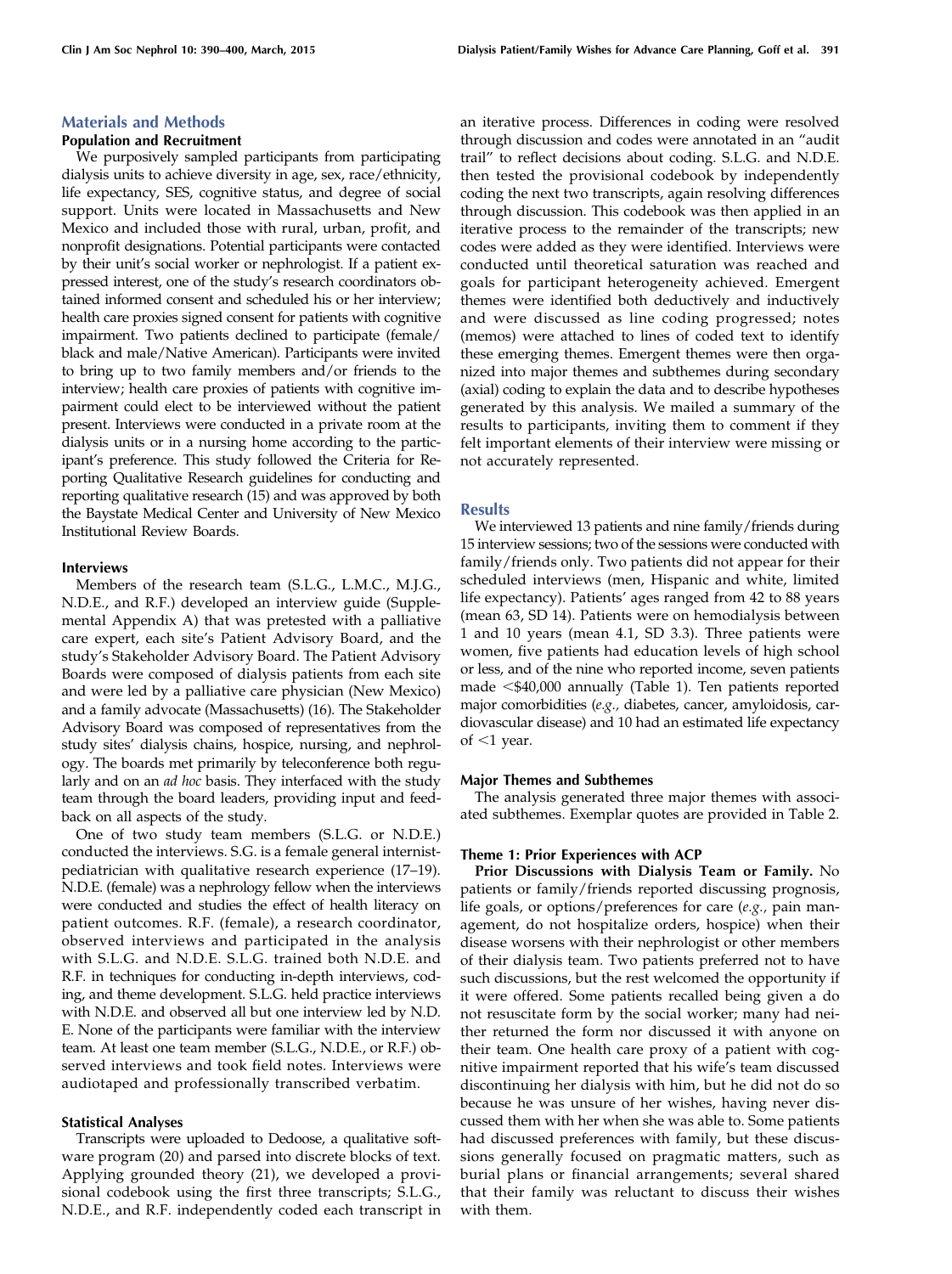| Table 1. Participant characteristics                                                             |                      |                          |
|--------------------------------------------------------------------------------------------------|----------------------|--------------------------|
| Characteristic                                                                                   | Patients $(n=13)^a$  | Family/Friends $(n=9)^a$ |
| Mean age, yr (range [SD])                                                                        | 63 (42–88 $[14]$ )   | 54 (43-78 [12])          |
| Years in hemodialysis (range [SD])                                                               | $4.1 (1 - 10 [3.1])$ | N/A                      |
| Women                                                                                            | З                    | 7                        |
| Race/ethnicity                                                                                   |                      |                          |
| <b>Black</b>                                                                                     | 1                    | 0                        |
| Hispanic                                                                                         | $\overline{2}$       | 2                        |
| Mixed (black, Native American, Irish)                                                            | $\theta$             | $\,1$                    |
| Native American                                                                                  | 2                    | $\overline{2}$           |
| Pacific Islander                                                                                 | $\mathbf{1}$         | $\boldsymbol{0}$         |
| White                                                                                            | 7                    | $\overline{4}$           |
| Education                                                                                        |                      |                          |
| Less than high school diploma                                                                    | 1                    | 1                        |
| High school degree                                                                               | 4                    | 1                        |
| Some college/2-yr college degree                                                                 | 5                    | 4                        |
| 4-yr college degree                                                                              | $\overline{c}$       | $\overline{2}$           |
| Graduate degree                                                                                  | $\mathbf{1}$         | $\overline{0}$           |
| Income, \$                                                                                       |                      |                          |
| $<$ 20,000                                                                                       | 3                    | $rac{2}{5}$              |
| 20,000 - < 40,000                                                                                | 4                    |                          |
| 40,000-75,000                                                                                    | 1                    | $\boldsymbol{0}$         |
| >75,000                                                                                          | 1                    | 1                        |
| <b>Site</b>                                                                                      |                      |                          |
| Massachusetts                                                                                    | 7                    | 3                        |
| New Mexico                                                                                       | 6                    | 6                        |
| Patients with cognitive impairment                                                               | $\mathbf{1}$         | $2^{\rm b}$              |
| N/A, not applicable.                                                                             |                      |                          |
| <sup>a</sup> For columns that sum to less than the total, participants declined to provide data. |                      |                          |

<sup>b</sup>One family member completed interview without spouse with cognitive impairment.

Role of the Primary Care Physician. Several patients and family/friends commented that they had a good relationship with their primary care physicians (PCPs), had discussed ACP with them, and felt they were the best people with which to have such discussions. However, there was no communication of the patient's wishes to the nephrologist either by the patient, family/friend, or the PCP.

# Theme 2: Factors That May Affect Perspectives on ACP

We identified a number of factors that could potentially affect patients' or family/friends perspectives regarding ACP. These included patient-specific factors and factors related to the patient-family/friend dyad.

Dialysis Experiences. Patients and family/friends described positive and negative experiences in the dialysis unit, including experiences related to communication with the dialysis team. With regard to positive experiences, several patients reported good rapport with the dialysis staff and/or their nephrologist and satisfaction with both communication and care provided by the dialysis team. The dialysis unit was viewed as a "community" by some patients. Others felt that the nephrologist could not realistically take the time to hold ACP discussions because he or she takes care of many patients.

With regard to negative experiences, many patients and family/friends expressed a desire for more contact and personal connection with the nephrologist. Much of this discussion centered on not knowing when the nephrologist would be in the unit, the limited time spent with each

patient, the focus of conversations on lab results, and the feeling that there was limited personal connection. Patients and family/friends also expressed discontent with dialysis staff, including perceived favoritism by staff, understaffing, and suboptimal training. Some patients felt that staff minimized the seriousness of being on dialysis and others expressed displeasure with what they felt were falsely optimistic general statements about their prognosis. Some patients felt that staff could do more to reduce feelings of humiliation and dependency that they experienced as dialysis patients. Many patients expressed a desire for better education about what to expect from dialysis and more opportunities to participate in making decisions about their care; many felt this needed to be initiated by the dialysis team early on in the dialysis process. With few exceptions, families/friends expressed dissatisfaction with their dialysis experience. Most desired improved communication about care, prognosis, and ACP.

Life Experiences and Patient Traits. Patients' life experiences potentially influenced their dialysis experiences and their views of ACP. Several patients described how an experience with the death of a family member or friend made them think more concretely about their own preferences for ACP. Patients also described how the suffering they observed in the dialysis unit and deaths on the unit affected their views.

We observed patient traits that might contribute to dialysis experiences and ACP perspectives. For example, patients who described themselves as optimistic and/or described knowledge-seeking behaviors tended to report more positive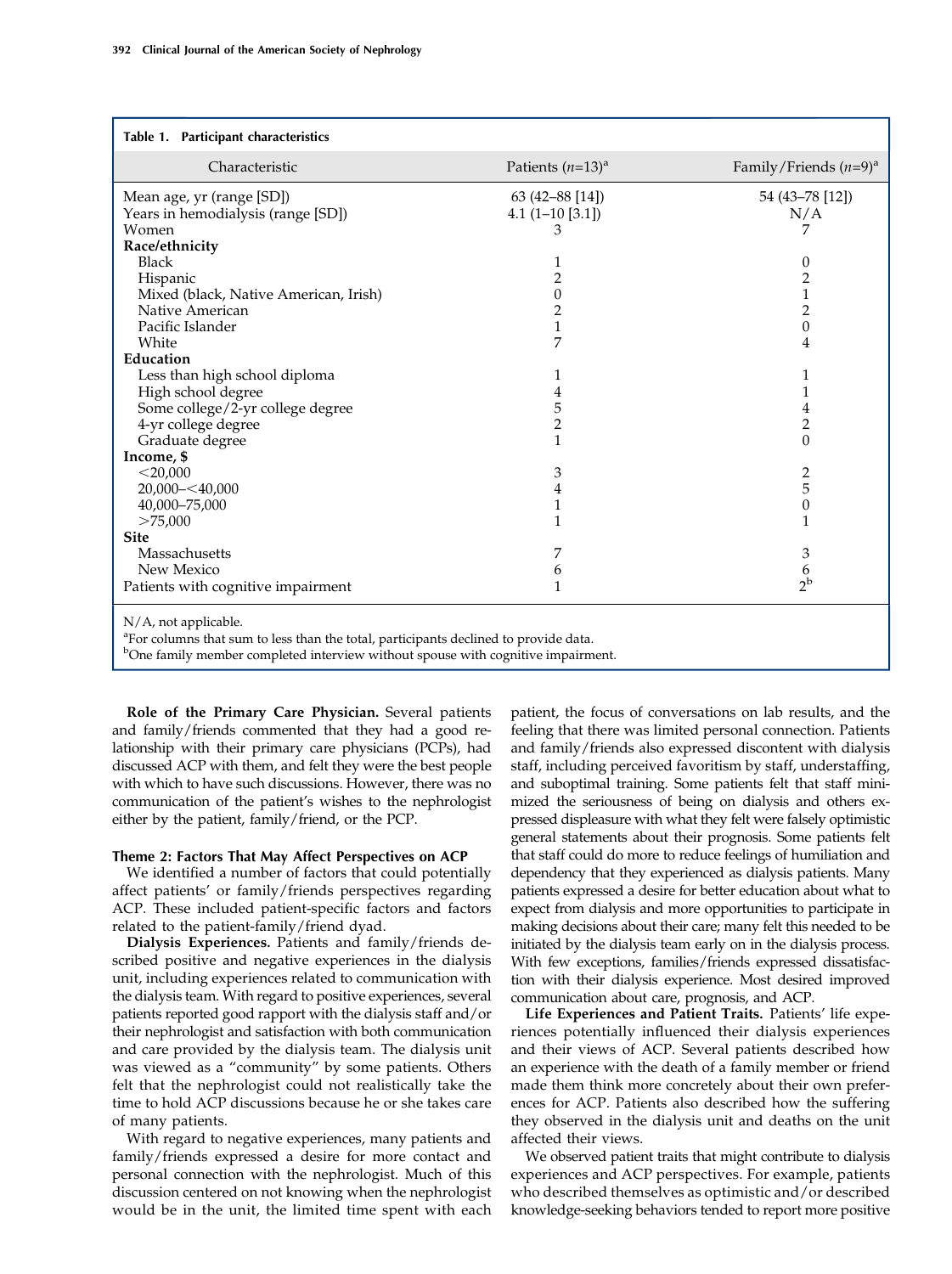| Table 2. Sample quotes                                                             |                                                                                                                                                                                                                                                                                                                                                                                                                                                                                           |
|------------------------------------------------------------------------------------|-------------------------------------------------------------------------------------------------------------------------------------------------------------------------------------------------------------------------------------------------------------------------------------------------------------------------------------------------------------------------------------------------------------------------------------------------------------------------------------------|
| Theme                                                                              | Quote                                                                                                                                                                                                                                                                                                                                                                                                                                                                                     |
| 1: Prior experiences with ACP<br>Prior discussions with dialysis<br>team or family | "Yeah, it [ACP] was really something to think about. But when you<br>have to say – take her off [dialysis] and she's not going to be with<br>you anymore. You know you really have to think about that. And<br>this is something I have to live with. I have to say I don't want to<br>see my wife suffer any more than what she is, but I also don't want<br>to have a guilty conscience." [interview 6, family, male, white,<br>health care proxy for patient with cognitive impairment |
|                                                                                    | "Well, I try to be as honest and sometimes that's the problem<br>everybody don't like to hear. I try to set up what my wishes are. I<br>told them I don't want a funeral. They don't' want to discuss that.<br>I'm like we got to get that planned so the last time I tried to bring it<br>up they all started arguing with me and crying. I'm like this is<br>something to needs to be discussed." [interview 8, patient, male,<br>Hispanic]                                             |
|                                                                                    | "I've talked about it with her [daughter] as well and if something<br>happens to me she knows what to do. My grandchildren on the<br>other hand they're not trying to hear anything because they're still<br>young, still invincible." [interview 1, patient, female, Black]                                                                                                                                                                                                              |
|                                                                                    | "I have a DNR." [And who did you speak to about this?] "My wife.<br>She knows it." [interview 11, patient, male, white]                                                                                                                                                                                                                                                                                                                                                                   |
|                                                                                    | " I made a lot of preparations the house I live in. My wife and<br>I bought it some years ago<br>and I put the house in my sons' names, insurance is in their names,<br>just about everything, I have a car, everything is in their names."<br>[interview 3, patient, male, white]                                                                                                                                                                                                        |
|                                                                                    | "As a retired Service man we've already talked about burial."<br>[interview 2, family, female, white, patient with cognitive<br>impairment]                                                                                                                                                                                                                                                                                                                                               |
| Role of the primary care physician                                                 | "She's [primary care physician] the one that listens to us She's<br>the one that really pushed to find out what was going on with<br>his kidneys the one that has really pushed a lot of things."<br>[interview 13, family, female, Native American]                                                                                                                                                                                                                                      |
| 2: Factors that may affect perspectives<br>on ACP                                  |                                                                                                                                                                                                                                                                                                                                                                                                                                                                                           |
| Dialysis experiences<br>Positive                                                   | "I don't worry about it [ACP] adjust it [dialysis] and run day by<br>day and work with these nice people. I've been very happy here -<br>never consider making a change." [interview 5, patient, male,<br>white                                                                                                                                                                                                                                                                           |
|                                                                                    | "Well, I couldn't believe because he [nephrologist] lives in XXX -<br>quite a little drive out there and he came to see me [in the hospital]<br>on a Sunday he came in there that evening and he sat down and<br>we just spent an hour talking." [interview 13, patient, male, white]                                                                                                                                                                                                     |
|                                                                                    | "They're [social worker and nutritionist] very open and honest and<br>you can catch one of them when they're going by or make an<br>appointment to see them. They're both very responsive to your<br>questions and very helpful. XXX has helped me a lot over the<br>years with different things I would find difficult to do-for<br>instance helping me with transportation. Yeah, they're very easy<br>to communicate with." [interview 4, patient, female, white]                      |
| Negative                                                                           | "And these nurses are so busy all the time. Many times I've been in<br>conversation with them and it just gets started and a bell goes off.<br>They have to go take care of that immediately and they can't<br>always come back to listen to me or anybody they just don't<br>have the time." [interview 7, patient, male, white]                                                                                                                                                         |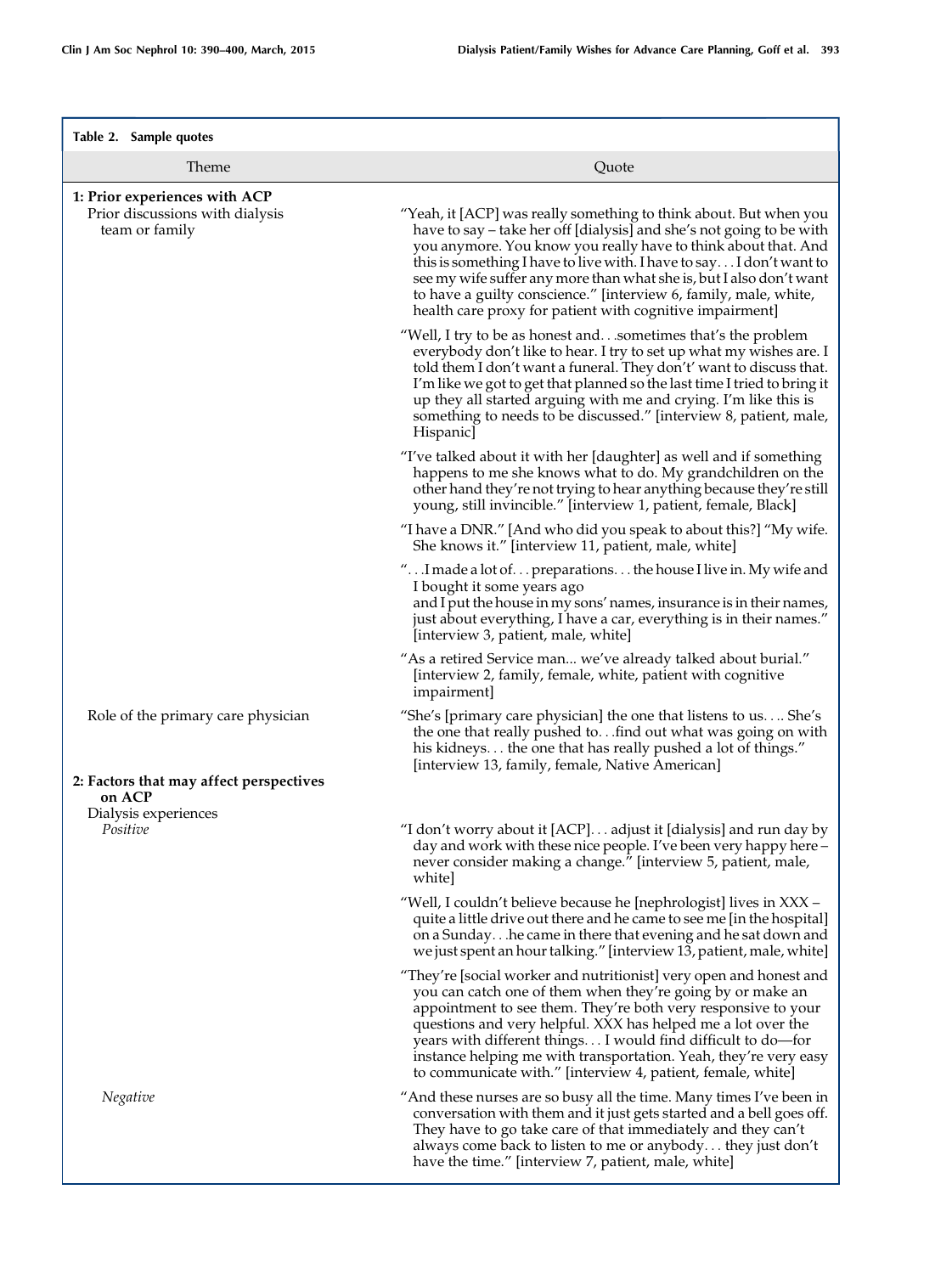| Table 2. (Continued)                |                                                                                                                                                                                                                                                                                                                                                                                                                                                                                                                                                                                                                                                                                                                     |
|-------------------------------------|---------------------------------------------------------------------------------------------------------------------------------------------------------------------------------------------------------------------------------------------------------------------------------------------------------------------------------------------------------------------------------------------------------------------------------------------------------------------------------------------------------------------------------------------------------------------------------------------------------------------------------------------------------------------------------------------------------------------|
| Theme                               | Quote                                                                                                                                                                                                                                                                                                                                                                                                                                                                                                                                                                                                                                                                                                               |
|                                     | " [You] can tell when you start talking to people that they're not<br>really interested [in what you are saying] by their actions. So, no I<br>don't talk to too many people [on the dialysis team] about it [stress<br>related to dialysis]. It kind of turns them away." [interview 14,<br>patient, male, white                                                                                                                                                                                                                                                                                                                                                                                                   |
|                                     | "[S]he [charge nurse] used to work on the unit but I always felt<br>that she didn't really like [me] I don't know maybe my own<br>personality, maybe I didn't joke enough. She's never actually<br>talked to me unless she was in charge of the unit and then she<br>would have to ask if I had any problems. I feel there's a lot of<br>favoritism." [interview 12, patient, female, white]                                                                                                                                                                                                                                                                                                                        |
|                                     | "The social worker gave me all the numbers to call [to get services<br>for brother on dialysis], but they wouldn't listen to meyou<br>needed a title." [interview 10, family, male, Native American]                                                                                                                                                                                                                                                                                                                                                                                                                                                                                                                |
|                                     | "There's things that happen to you that's a whole new territory<br>because it's a subculture and the thing that I would like to see<br>happening is a better educational kind of thing. For example, they<br>told me I had to be on dialysis because I had too much<br>creatinine in my system, but nobody ever gave a class on<br>Medicare." [interview 3, patient, male, white]                                                                                                                                                                                                                                                                                                                                   |
|                                     | "I'm not an educated person by no means and I dropped out of high<br>school and stuff, but there's some ignorant people that are taking<br>care of you [on dialysis unit]. I mean they know exactly what they<br>were told and nothing else." [interview 13, patient, male, White]                                                                                                                                                                                                                                                                                                                                                                                                                                  |
|                                     | "And so I was always grief stricken to death over how rude, how<br>desperately rude everything [in the dialysis unit] was." [interview<br>12, patient, female, Hispanic]                                                                                                                                                                                                                                                                                                                                                                                                                                                                                                                                            |
|                                     | "It didn't make sense to me [family not allowed on dialysis unit]<br>because I think he would have been more comfortable and I<br>would have been more comfortable when he first started to have<br>been there and seen the process and been part of the process and<br>being able to say—OK, now I understand where you're coming<br>from. Because when he tells me stuff I'm sitting there going—no<br>frame of reference. I don't even know what that back room looks<br>like. I know you got TV and that's all I know. I don't even know<br>what the machine looks like." [interview 14, family, female,<br>Native American]                                                                                    |
| Life experiences and patient traits | "I told you my dad was on it [dialysis]. He had a stroke Well, they<br>had to put him on a feeding tube and then—you want to know<br>what that sheet of paper [DNR status] is good for? We sit around,<br>me, my brother and my two sisters and hashed over at what<br>point are we going to take him off this stuff. And we're sitting<br>thereand my mom's sitting there this has gone on for 2<br>weeks. She hands us a piece of paper and it says right there—Do<br>not put him on a feeding tube and we felt sick. But she -she<br>had never read itWe said—well, he's answered our<br>questionsand within 42 hours [of stopping life supporting<br>measures] he passed." [interview 13, patient, male, white] |
|                                     | "I see people here—they're blind they don't have hands and feet.<br>A lot of them can't walk, a lot of them have diabetes in addition to<br>the dialysis and I'm looking at them thinking— uh, thank you god<br>[crying]." [interview 7, patient, male, white]                                                                                                                                                                                                                                                                                                                                                                                                                                                      |
|                                     | "I'm an easy going person. I don't worry about it too much. I just do<br>it and that's it. I say anything personal here it is so easy for me that<br>it's really a pleasure to work with 'em you know." [interview 5,<br>patient, male, white]                                                                                                                                                                                                                                                                                                                                                                                                                                                                      |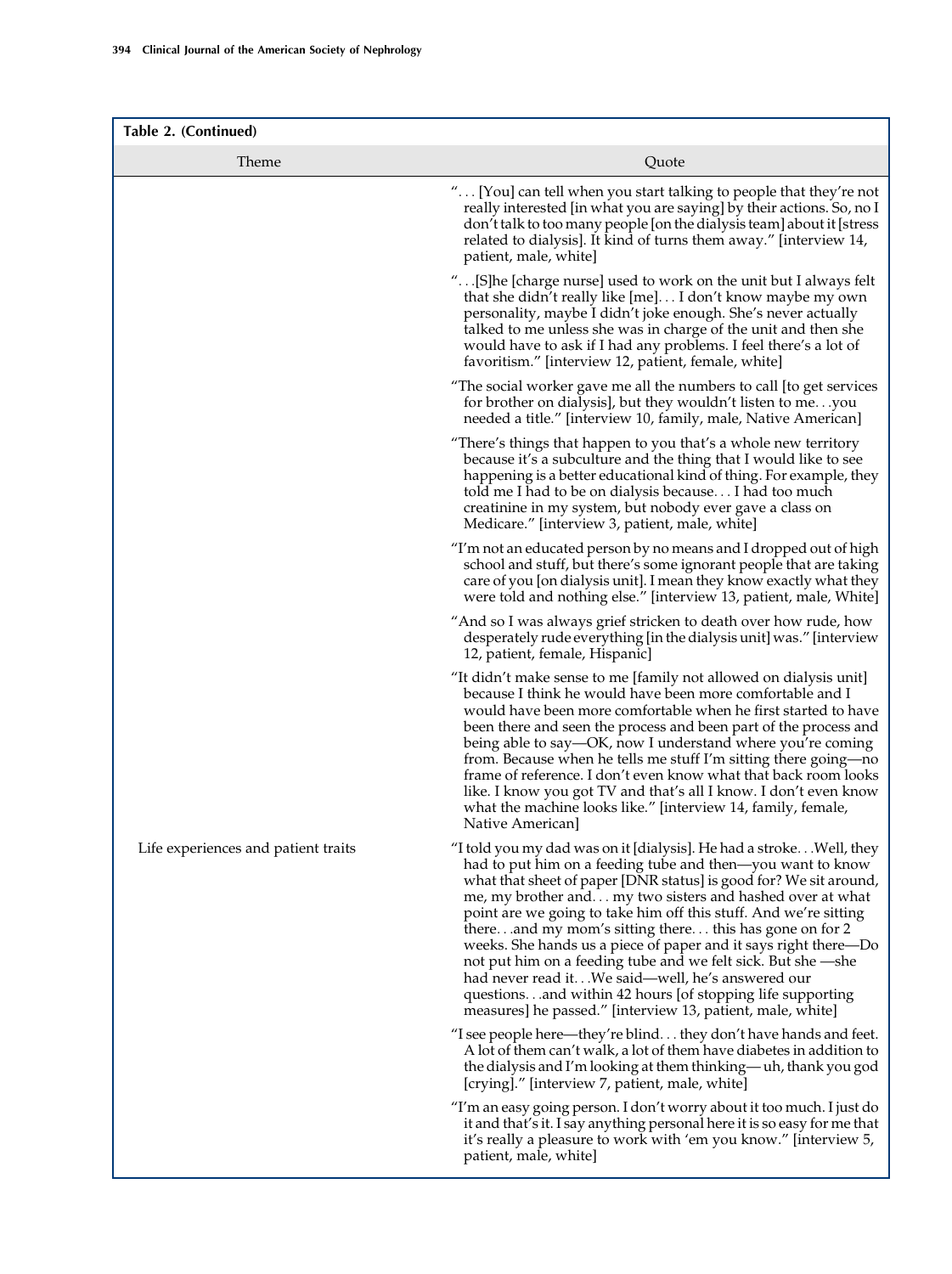| Table 2. (Continued)                                                 |                                                                                                                                                                                                                                                                                                                                                                                                                                                                   |
|----------------------------------------------------------------------|-------------------------------------------------------------------------------------------------------------------------------------------------------------------------------------------------------------------------------------------------------------------------------------------------------------------------------------------------------------------------------------------------------------------------------------------------------------------|
| Theme                                                                | Quote                                                                                                                                                                                                                                                                                                                                                                                                                                                             |
|                                                                      | "I'm a happy-go-lucky character as far as I'm concerned. Enjoy all<br>the things that a typical older male would enjoy—or a younger<br>male because I feel young" [interview 3, patient, male, white]                                                                                                                                                                                                                                                             |
| Relationships with family/friends<br>Independent with active support | "I don't question a lot. I feel that they [doctors] know more about<br>what they're doing than what I know if it's going $OK$ , if it's not<br>too painful, I'm good." [interview 1, patient, female, black]                                                                                                                                                                                                                                                      |
|                                                                      | "I go by what he thinks. He doesn't look back. He looks forward  I<br>just go along with him and help him as much as I can." [interview<br>2, family, female, white                                                                                                                                                                                                                                                                                               |
| Independent with limited support                                     | "Most people here [at dialysis] have their sons or daughters. I don't<br>have a [social] support group, so I'm on my own here." [interview<br>9, patient, male, Pacific Islander]                                                                                                                                                                                                                                                                                 |
| Dependent                                                            | "I do 95% of the talking [for patient] because $\dots$ he forgets things<br>a lot. I remember virtually everythingI have to remember<br>everything: doctor's medications, appointments, my day<br>calendar is my lifeline." [interview 14, family, female, Native<br>American]                                                                                                                                                                                    |
|                                                                      | "She [wife] works with them more than I do because I get pissed off<br>or I get angry I say the wrong thing. It's best if I got a question<br>I ask her [wife] basically." [interview 14, patient, male, white]                                                                                                                                                                                                                                                   |
| Estranged                                                            | "And there really is no family member right now. My mother and<br>three siblings have died in 18 months My family was already not<br>close in any way and then when that happened, there's just<br>a war going on it really is like a lonesome time. I don't feel<br>anything with them. " [interview 12, patient, female, Hispanic]                                                                                                                              |
|                                                                      | "Especially around the holidays. Christmas, Thanksgiving—last<br>year I was alone for those two. On Christmas I cried a lot."<br>[interview 4, patient, female, white]                                                                                                                                                                                                                                                                                            |
| Potential threats to trust                                           | "If you are traditional Native born and raised on the Res., if they tell<br>you to do this you're going to do this. They tell you to do that<br>you're going to do that. Whatever you're told to do is pretty much<br>what you're going to do because that's just the way you were<br>raised." [interview 14, family, female, Native American]                                                                                                                    |
|                                                                      | "Some of these patients out here have a problem standing up for<br>themselves so they're burdened by all the shit that happens, but<br>they won't do nothing about it. They're worried more about<br>getting kicked out of this place [dialysis unit] and not having<br>treatment after that." [interview 14, patient, male, white]                                                                                                                               |
| 3: Recommendations for discussing ACP<br>Who                         | "The conversation with the doctor would need to get to the point<br>where I feel comfortable telling him anything that was on my<br>mind and right now I don't have a doctor that I feel comfortable<br>talking to other than Dr. XXX [primary care]." [interview 3,<br>patient, male, white]                                                                                                                                                                     |
|                                                                      | "For me I would like to hear it first so then if I have to tell it to my<br>wife and my momit would be bettercoming from me and<br>then maybe have them meet with the doctor or the social worker<br>or the nurse So they know what's going to happen. If I tell them—<br>OK, we going to do Do Not Resuscitate, at least they know that's my<br>wishes and they know the doctor or the nurse or whoever knows<br>already" [interview 8, patient, male, Hispanic] |
|                                                                      | "I would like to sit down with a physician who is compassionate but<br>direct. Give me the fine points. That way I can make a good<br>decision. Know what she [mother] wants. Hearing what's<br>available." [interview 1, family, female, mixed]                                                                                                                                                                                                                  |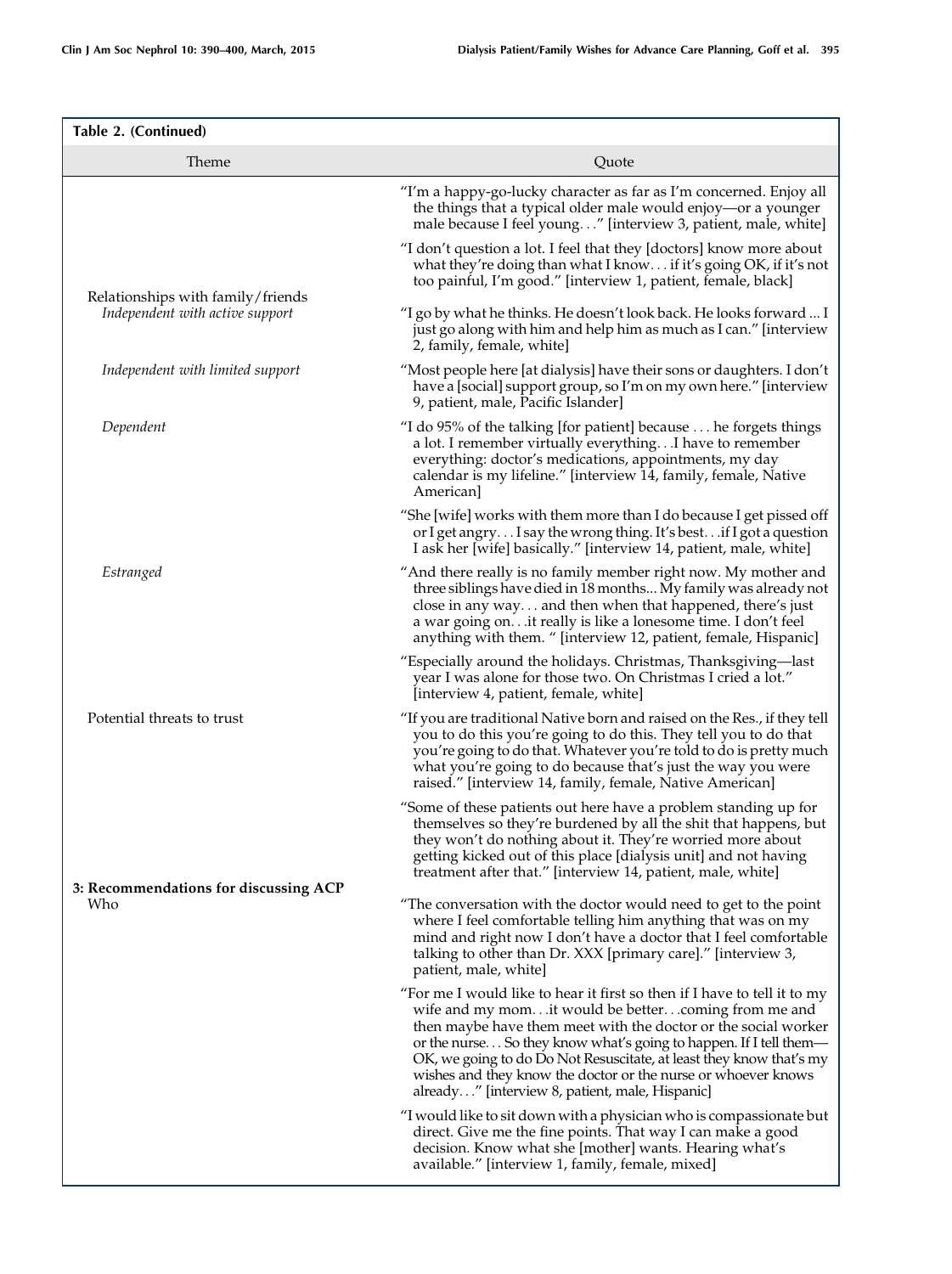| Table 2. (Continued)  |                                                                                                                                                                                                                                                                                                                                                                                                                                                                                                                                                                                                                                                                                                                                                                                                                                                          |
|-----------------------|----------------------------------------------------------------------------------------------------------------------------------------------------------------------------------------------------------------------------------------------------------------------------------------------------------------------------------------------------------------------------------------------------------------------------------------------------------------------------------------------------------------------------------------------------------------------------------------------------------------------------------------------------------------------------------------------------------------------------------------------------------------------------------------------------------------------------------------------------------|
| Theme                 | Quote                                                                                                                                                                                                                                                                                                                                                                                                                                                                                                                                                                                                                                                                                                                                                                                                                                                    |
|                       | " I wish there was somebody that could play the role I play on<br>your [patient's] behalf for each patient, that can ask [the patient]<br>tough questions in a compassionate way and say—you need to<br>deal with this. In regards to your family [conflicts] you need to<br>deal with this So I wish that there were a social worker<br>that had their own file on every patient and was able to go and<br>routinely ask tough questions and give you answers like-you<br>really need to get to a lawyer and do this. And you need to go to<br>your minister or your church and do this. You need to go to XXX<br>mortuary and do the advance package thereyou need<br>somebody that's objective to the situationthird party that's not<br>a family member. Walking people through checklists of end of<br>life." [interview 12, friend, female, white] |
|                       | "In my mom's case I think a family member should be invited [to<br>ACP meetings] because of her hearing and she can't really read.<br>We have to read for her she won't say nothing if she doesn't<br>hear." [interview 15, family, female, Hispanic]                                                                                                                                                                                                                                                                                                                                                                                                                                                                                                                                                                                                    |
| What, when, and where | "A lot of these things [prognosis and ACP discussions] doesn't<br>come up and you just don't think about them. It'd be good to learn<br>about a few of these things and keep them in mind." [interview 5,<br>patient, male, white]                                                                                                                                                                                                                                                                                                                                                                                                                                                                                                                                                                                                                       |
|                       | "I would like to know [my mother's prognosis] and I would think<br>there would be somebody to communicate with me knowing<br>that—you got my number, give me a call somebody." [interview 1,<br>family, female, mixed]                                                                                                                                                                                                                                                                                                                                                                                                                                                                                                                                                                                                                                   |
|                       | " [C]an there be a spiritual aspect to all of this? I would have<br>a very different conversation with someone who very much fears<br>death and is looking to cling to any hope of kidney transplant and<br>lifeas opposed to someone who's okay with it so would want<br>someone counseling me to take that into account. It is very<br>different to talk to someone who is scared to death to die and<br>someone who is at peace about it." [interview 12, patient, female,<br>Hispanic]                                                                                                                                                                                                                                                                                                                                                               |
|                       | "They say he's [nephrologist] here on Wednesdays, but he's<br>probably busy on Wednesday so how you going to barge in if he's<br>busy? So an appointment would be better." [interview 15, family,<br>female, Hispanic]                                                                                                                                                                                                                                                                                                                                                                                                                                                                                                                                                                                                                                   |
|                       | "There's no doubt that my wife and I waited too long to have that<br>discussion and part of that is—my wife is very quiet. We never<br>really communicated that well, I mean we got along fine we've<br>been married for 55 years. So we never really had that discussion.<br>And before I realized it was kind of too late." [interview 6, family,<br>male, white, health care proxy for patient with cognitive<br>impairment]                                                                                                                                                                                                                                                                                                                                                                                                                          |
|                       | "[B]ut make it as an initiation, not something later but part<br>of -let's go over your plan. It should be part of your care plan<br>What do you want us to do-a DNR isn't offered and should be<br>and explain to people that's what it should be. I had to do my own.<br>They have them, but it's not offered." [interview 11, patient, male,<br>white                                                                                                                                                                                                                                                                                                                                                                                                                                                                                                 |
|                       | " at least 15 minutes [to discuss ACP]. They could do three or four<br>each visit [to the dialysis unit]. You wouldn't have to do them all<br>at the same time." [interview 4, patient, male, white]                                                                                                                                                                                                                                                                                                                                                                                                                                                                                                                                                                                                                                                     |
|                       | "It probably would be [best to do in the dialysis unit] Personally I<br>don't like to go out evenings and do things like that." [interview 5,<br>patient, male, white]                                                                                                                                                                                                                                                                                                                                                                                                                                                                                                                                                                                                                                                                                   |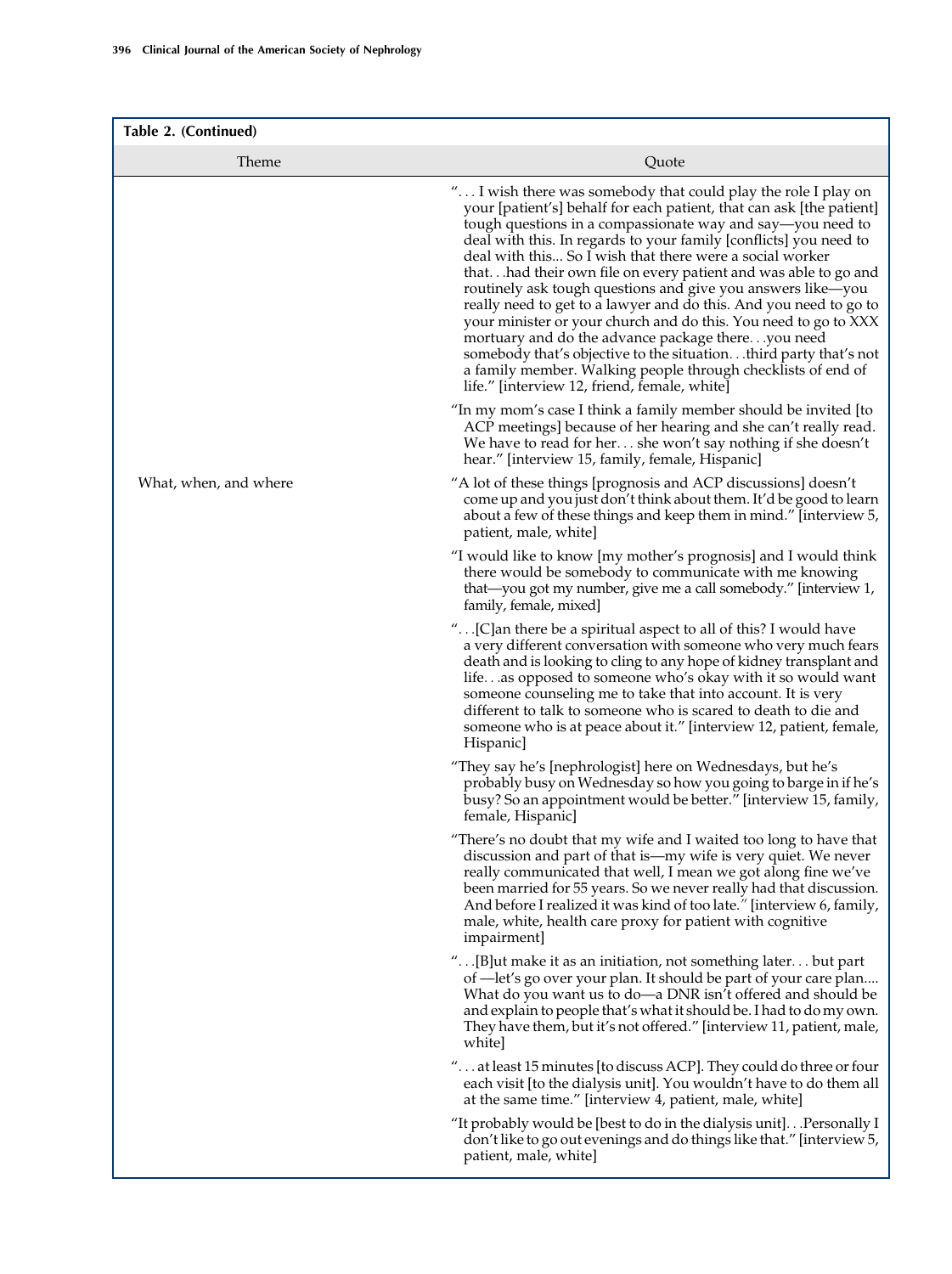| Table 2. (Continued) |                                                                                                                                                                                                                                                                                                                                                                                                                                                                                                                                                                                           |
|----------------------|-------------------------------------------------------------------------------------------------------------------------------------------------------------------------------------------------------------------------------------------------------------------------------------------------------------------------------------------------------------------------------------------------------------------------------------------------------------------------------------------------------------------------------------------------------------------------------------------|
| Theme                | Quote                                                                                                                                                                                                                                                                                                                                                                                                                                                                                                                                                                                     |
|                      | "I would guess in the officeprivate Don't make it like it's<br>a death sentence. Somewhere comfortable.like a doctor visit or<br>something." [interview 8, patient, male, Hispanic]                                                                                                                                                                                                                                                                                                                                                                                                       |
| How                  | "I would certainly suggest not having it in a group. Talk to the<br>individuals like we are now because I think a lot of people are<br>afraid to express their personal feelings about things or about<br>people in a group. I think that's pretty natural. I would certainly<br>suggest doing it individually." [interview 7, patient, male, white]                                                                                                                                                                                                                                      |
|                      | "I think it really does have to be organized and it really does have to<br>be concerted and it really has to be serious and it really has to be<br>paperwork and a true official document who will do that here<br>[dialysis unit]?" [interview 12, patient, female, Hispanic]                                                                                                                                                                                                                                                                                                            |
|                      | "I think that discussion should come before you get to the critical<br>point Yeah, things are going good OK, but things could turn<br>too. At the jump of a dime things could turn so I think the more<br>prepared you are the better you could handle things when<br>situations get tough." [interview 1, family, female, mixed]                                                                                                                                                                                                                                                         |
|                      | " [I]n my mind the only way that you're going to reach people<br>is to reach them on a personal level. You need to get to know them.<br>They need to get to know you and that's critical. You can get to<br>know them if you can get them to talk about themselves. Usually<br>it's pretty easy to get somebody to talk about themselves, but they<br>need to trust you It takes time. It just flat-out takes time and<br>many, many conversations. And when I say conversation I mean<br>exactly that—two ways. Not just talking—a conversation."<br>[interview 7, patient, male, white] |
|                      | " I would like my doctor or somebody to ask me -and they<br>[doctors] do more than social workers do $-\dots$ How's my care at<br>home? How's your daily life going? Are you happy with your<br>treatment?" [interview 9, patient, male, Pacific Islander]                                                                                                                                                                                                                                                                                                                                |
|                      | "A questionnaire might be good. Then it would be very private, but<br>with me I am very open and if they just wanted to come and talk to<br>me about it that would be all right. But I'm sure most people<br>would like a survey." [interview 4, patient, female, white]                                                                                                                                                                                                                                                                                                                  |
|                      | "So grandma may be taken back there and told this, that and the<br>other thing and she may not be understanding what they are<br>saying. And she tries to tell granddaughter or grandson who's<br>taking care of her and they may be the quiet type born and raised<br>on the Rez. [reservation] and they're not going to question it. In<br>my opinion when you ask about engaging people on the<br>prognosis I think it has to be a group effort really." [interview 14,<br>family, female, Native American]                                                                            |
|                      |                                                                                                                                                                                                                                                                                                                                                                                                                                                                                                                                                                                           |

ACP, advance care planning; DNR, Do Not Resuscitate.

experiences with dialysis and a belief that the dialysis team could conduct meaningful ACP. Others described themselves as difficult to get along with, had experienced depression, and/or were angry about the care they received; these individuals expressed less confidence in the dialysis team's capacity to engage in ACP. Patients who were less critical of their dialysis experience tended to have higher education/ income levels, or were older patients. Although the majority of patients felt ACP is important and wanted to participate in it, the few that did not were closer to the end of life.

Relationships with Family and Friends. We identified four types of patient-family/friend interactions that could potentially affect ACP: (1) independent with active support, (2) independent with limited support, (3) dependent, and (4) estranged. Patients whose dyad was classified as "independent with active support" expressed opinions about their preferences, described loving relationships with family members, and engaged in warm back-andforth discussions with the family/friend who was present for the interview. Those classified as "independent with limited support" had no family or friend present at the interview, described neither close nor negative relationships, and expressed comfort and satisfaction with managing decisions themselves. "Dependent" patients had family members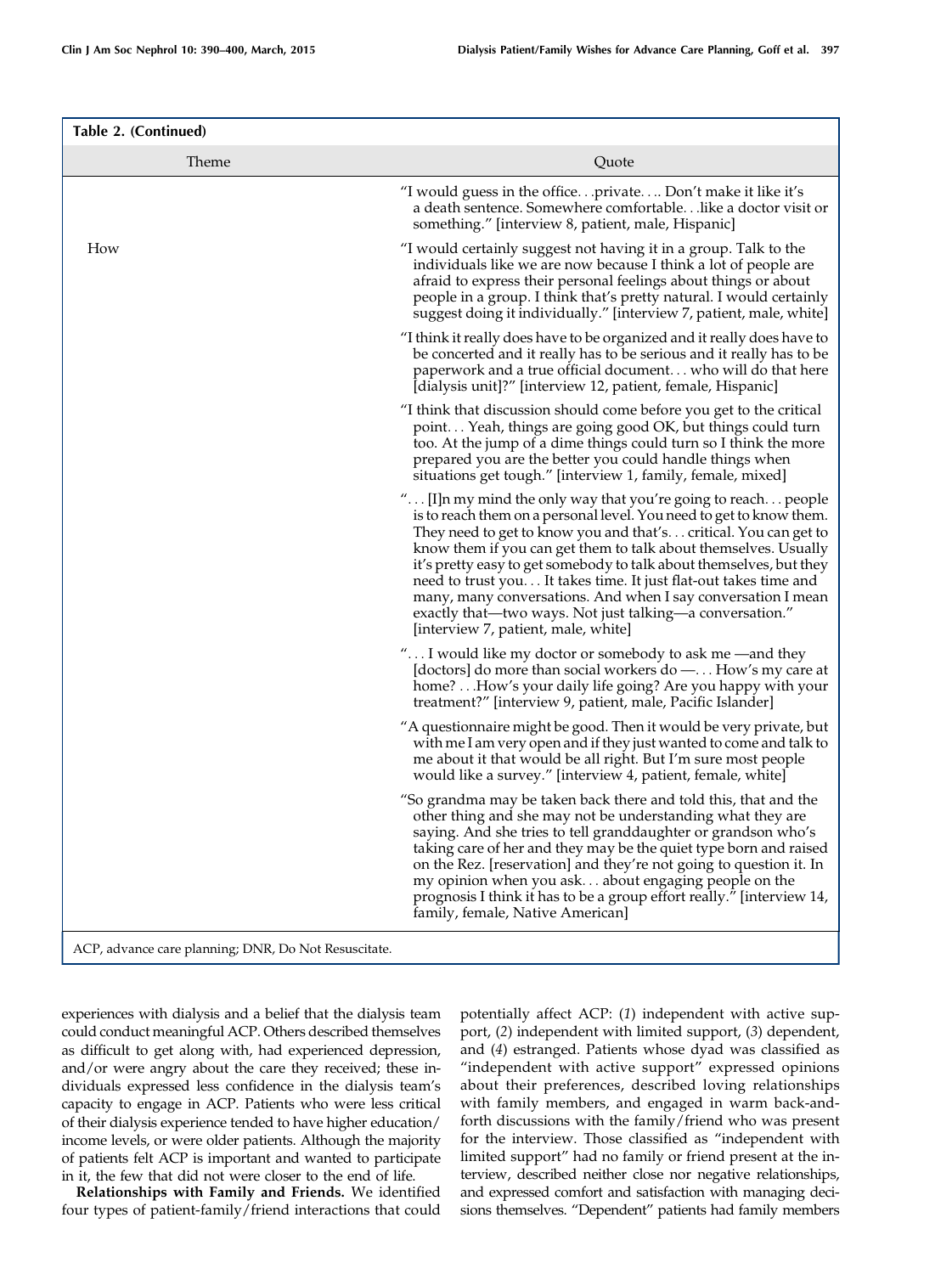present, contributed little to the discussion, and expressed reliance on family for decision-making. Finally, "estranged" patients described antagonistic relationships with their family and expressed negative feelings regarding these relationships.

Among the interviews conducted with both the patient and a family/friend present  $(n=5)$ , most had congruent dialysis experiences (positive or negative) and felt similarly about ACP. One dyad differed markedly in both their experiences and preferences, but engaged in respectful discussion about this disagreement during the interview.

Potential Threats to Trust. The aforementioned negative dialysis experiences, including lack of a personal connection to the nephrologist, dissatisfaction with communication, and disenfranchisement, may diminish trust in the dialysis team. Patients and family/friends also shared how perceived power differentials may negatively affect communication, and possibly trust, as well. For example, a family/friend shared that the "older generation" Native-American culture is more likely than the "younger generation" to accept a physician's recommendations without question due to a perceived power differential, thus potentially making it more difficult for physicians to engage them in shared decision-making. Another patient commented that he felt many patients in his unit would not speak up about concerns they had about care because of fear of retribution and losing their bed in the unit.

#### Theme 3: Recommendations for Discussing ACP

Patients and family/friends offered recommendations about who should lead ACP discussions, who should be present, what should be discussed, when and where discussions should take place, and how ACP should be operationalized.

Who. Most patients and family/friends felt that the nephrologist should lead ACP discussions. Patients felt that the person should be someone they trusted, whom they could speak freely with, and who knew them as a person. Some patients did not currently feel this way about anyone on their team, but stated they would like to develop that kind of relationship, particularly with their nephrologist. Peer mentorship was recommended as a means to provide support for ACP. A family member suggested use of a "patient navigator" to serve as a patient and family educator and advocate in the dialysis units. Patients generally felt a family member should be able to join ACP discussions if this was the patient's preference.

What, When, and Where. Most patients and family/ friends felt that all of the options available for end-of-life care should be discussed as part of ACP, although some did not want to hear prognostic information. Specific information desired included hospice care, pain management, making a will, and resuscitation preferences. Most felt ACP discussions should be held in a private space at the dialysis unit on a nondialysis day.

How. Patients and family/friends who felt ACP was important indicated it should be an iterative process started early in the disease course and followed up annually. Some participants felt that because patients' preferences differ and may change over time, patients should be asked first whether they were interested in discussing ACP, but others felt it should be a routine part of care for all patients. Several participants suggested that the conversation be direct, yet gentle and compassionate, and should be planned ahead of time with adequate time allowed for questions.

## **Discussion**

In this qualitative study of dialysis patients and their family/friends, we found that most participants felt ACP is important and should start early in the disease course, but that it rarely takes place at all (22,23). Although the need for ACP for dialysis patients is becoming more widely recognized (7,24–26), and interventions to improve ACP have begun (27,28), this study begins to address the important question of how to develop and test broadly applicable strategies for implementing patient-centered ACP for all dialysis patients and their families. This study also raises questions about the role of both patient-family/friend interaction styles and patient-provider relationships in ACP.

Prior research has demonstrated the importance of family in ACP with dialysis patients (29); by interviewing family/friends and patients together in this study, we were able to identify four distinct patient-family/friend interaction styles. Developing further understanding of how a particular dyad's style may affect a patient's needs in the decision-making process may help health care providers better tailor their approach to ACP discussions. For example, a "dependent" patient may prefer to have a family/friend more involved in decision-making than a patient with an "independent" interaction style. Efforts to further classify these styles, determine their stability for a given dyad, and identify additional styles will help further understand the role of these relationships in ACP.

Most participants felt that trust, a key element of shared decision-making (30–33), was important for ACP. The integrated subtheme "Potential threats to trust" highlights areas in which trust in the dialysis team may be suboptimal for some patients. Lack of a personal connection to the dialysis team, particularly the nephrologist, was seen across sampling strata, and may inhibit ACP. Patients and family/friends with lower SES and/or minority status expressed dissatisfaction with care and disenfranchisement more often than those with higher education/income levels. Issues related to communication and respect expressed by this vulnerable population warrant further exploration of how best to address their unique educational and communication needs. Doing so may increase satisfaction with care (34), begin to address disparities in care and outcomes (35–38), and ultimately increase the likelihood that end-of-life care is consistent with their preferences. Finally, the perceived power differential patients and family/friends described could inhibit ACP through diminished trust as well (39). Although this perception can also affect patients with higher SES (39), we learned that patients with low SES, and patients from cultures that have historically been disenfranchised, may experience greater feelings of powerlessness. It is incumbent on the medical community to be aware of and make explicit efforts to increase trust and minimize the potential effects of perceived power imbalances (40). Patient/family advisory boards, dialysis team training, and use of patient navigators (41), as one patient suggested, could ultimately improve ACP thorough improved communication and trust.

Patients and families generally felt that ACP should be a routine part of care and that discussions should start early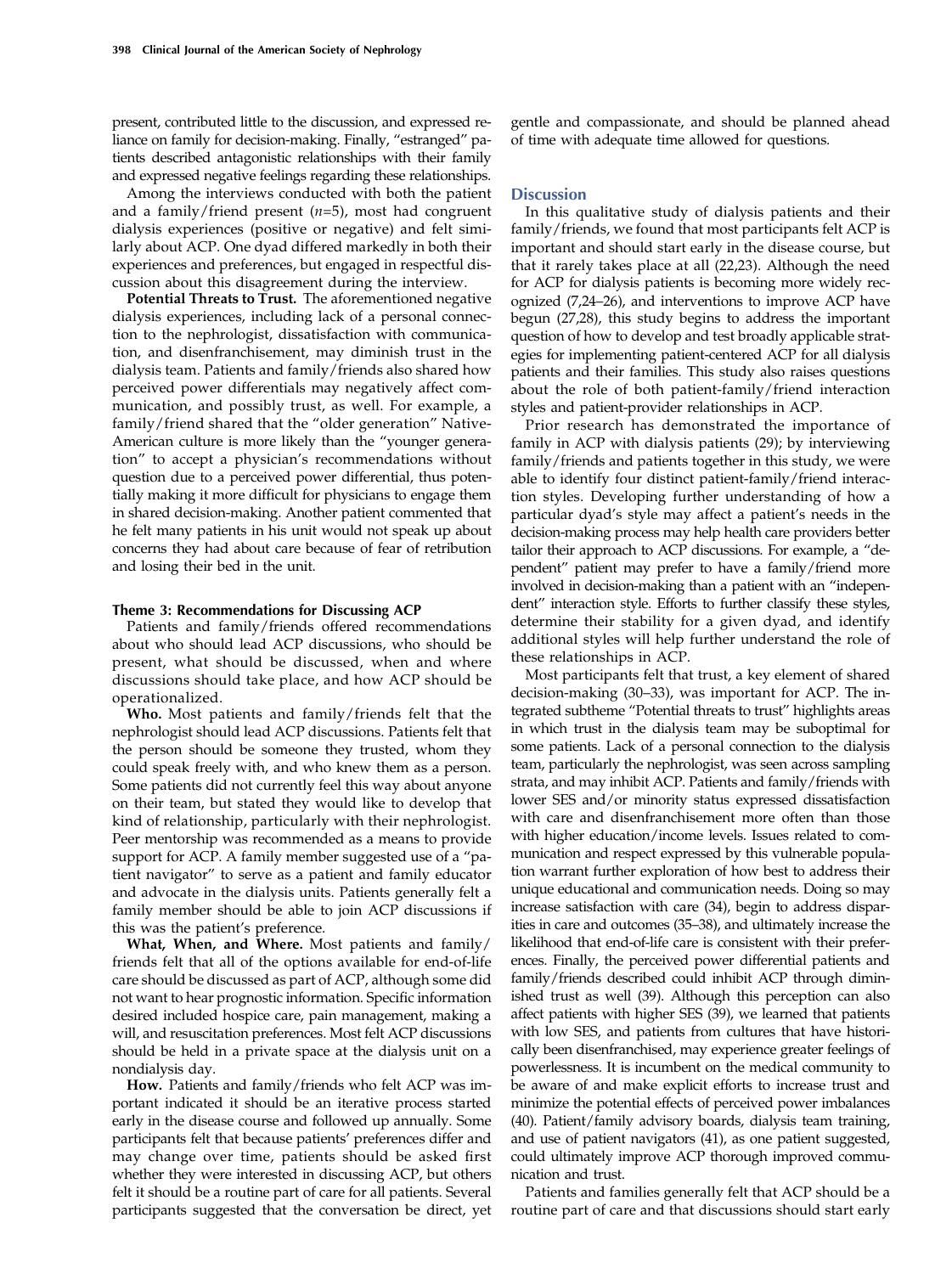in the disease course. (8,42,43) Some patients suggested that the PCP might be the best person to lead ACP discussions. Preferences discussed with the PCP could then be shared with the dialysis team in an integrated care model. Older, sicker patients in this study were less eager to discuss ACP, similar to findings in nondialysis populations (44). This suggests that the otherwise logical practice of offering ACP when patients have limited life expectancy may not best meet some patients' needs.

The findings in this report should be judged in light of several limitations. First, this study was hypothesis generating and the results should be viewed primarily as indicators of potential areas for further study. Second, although theoretical saturation was reached, it is possible that additional insights may have been gleaned with additional interviews, particularly given the number of characteristics included in the purposive sampling strategy. Third, although a broad range of races/ethnicities and other participant characteristics were represented, the findings in this study may not reflect experiences outside of the geographic regions studied.

This study identified important considerations for ACP with dialysis patients and their family/friends. Further studies to determine how patients' and family'/friends' satisfaction with care affect ACP are warranted; a deeper understanding of how family dynamics affect decisionmaking may also be informative. We learned that ACP protocols that rely on completion of standardized forms without discussion may not sufficiently address dialysis patient needs (45). We also learned that although numerous studies have highlighted the importance of discussing dialysis withdrawal as part of ACP (46–48), patients also want to discuss ways to improve quality of life well before they reach this point, consistent with palliative care tenets. As strategies for improving ACP evolve, efforts to disseminate and implement best practices will need to consider the heterogeneity of patient and family experiences and needs. These results support the position that the communication of prognosis and patient-centered ACP may improve alignment of care provided with patient preferences.

#### Acknowledgments

We acknowledge Dr. Fliss Murtagh, Cicely Saunders Institute at Kings College (London, UK) for her contributions to interview guide development.

This work was supported through a Patient-Centered Outcomes Research Institute (PCORI) Program Award (1304-7360). All statements in this report, including its findings and conclusions, are solely those of the authors and do not necessarily represent the views of the PCORI, its Board of Governors, or the Methodology Committee. N.D.E. was supported in part by a mentorship grant from the National Institute of Diabetes and Digestive and Kidney Diseases (K24-DK094872).

#### Disclosures

None.

#### References

- 1. National Institute of Diabetes and Digestive and Kidney Diseases: Kidney diseases statistics for the United States. Available at: [http://kidney.niddk.nih.gov/kudiseases/pubs/kustats/#12.](http://kidney.niddk.nih.gov/kudiseases/pubs/kustats/#12) Accessed September 1, 2014
- 2. Seidel UK, Gronewold J, Volsek M, Todica O, Kribben A, Bruck H, Hermann DM: Physical, cognitive and emotional factors

contributing to quality of life, functional health and participation in community dwelling in chronic kidney disease. PLoS ONE 9: e91176, 2014

- 3. Vogel TR, Petroski GF, Kruse RL: Impact of amputation level and comorbidities on functional status of nursing home residents after lower extremity amputation. *J Vasc Surg* 59: 1323, e1, 2014
- 4. Afshar M, Rebollo-Mesa I, Murphy E, Murtagh FEM, Mamode N: Symptom burden and associated factors in renal transplant patients in the U.K. J Pain Symptom Manage 44: 229–238, 2012
- 5. Brinkman-Stoppelenburg A, Rietjens JA, van der Heide A: The effects of advance care planning on end-of-life care: A systematic review. Palliat Med 28: 1000–1025, 2014
- 6. Davison SN: Advance care planning in patients with chronic kidney disease. Semin Dial 25: 657–663, 2012
- 7. Luckett T, Sellars M, Tieman J, Pollock CA, Silvester W, Butow PN, Detering KM, Brennan F, Clayton JM: Advance care planning for adults with CKD: A systematic integrative review. Am J Kidney Dis 63: 761–770, 2014
- 8. Davison SN, Torgunrud C: The creation of an advance care planning process for patients with ESRD. Am J Kidney Dis 49: 27– 36, 2007
- 9. Holley JL, Davison SN: Advance care planning in CKD: Clinical and research opportunities. Am J Kidney Dis 63: 739–740, 2014
- 10. Grubbs V, Moss AH,Cohen LM, Fischer MJ, Germain MJ, Jassal SV, Perl J, Weiner DE, Mehrotra R; Dialysis Advisory Group of the American Society of Nephrology: A palliative approach to dialysis care: A patient-centered transition to the end of life [published online ahead of print August 7, 2014]. Clin J Am Soc Nephrol doi:10.2215/CJN.00650114
- 11. Low J, Myers J, Smith G, Higgs P, Burns A, Hopkins K, Jones L: The experiences of close persons caring for people with chronic kidney disease stage 5 on conservative kidney management: Contested discourses of ageing. Health (London) 18: 613–630, 2014
- 12. Morton RL, Tong A, Howard K, Snelling P, Webster AC: The views of patients and carers in treatment decision making for chronic kidney disease: Systematic review and thematic synthesis of qualitative studies. BMJ 340: c112, 2010
- 13. Porter A, Fischer MJ, Wang X, Brooks D, Bruce M, Charleston J, Cleveland WH, Dowie D, Faulkner M, Gassman J, Hiremath L, Kendrick C, Kusek JW, Norris KC, Thornley-Brown D, Greene T, Lash JP; AASK Study Group: Quality of life and outcomes in African Americans with CKD. J Am Soc Nephrol 25: 1849-1855, 2014
- 14. Fried O: Palliative care for patients with end-stage renal failure: Reflections from Central Australia. Palliat Med 17: 514-519, 2003
- 15. Tong A, Sainsbury P, Craig J: Consolidated criteria for reporting qualitative research (COREQ): a 32-item checklist for interviews and focus groups. Int J Qual Health Care 19: 349–357, 2007
- 16. Patient-Centered Outcomes Research Institute: About us. Available at: [http://www.pcori.org/about-us/landing.](http://www.pcori.org/about-us/landing) Accessed July 1, 2014
- 17. Goff SL, Mazor KM, Gagne SJ, Corey KC, Blake DR: Vaccine counseling: A content analysis of patient-physician discussions regarding human papilloma virus vaccine. Vaccine 29: 7343– 7349, 2011
- 18. Goff SL, Mazor KM, Meterko V, Dodd K, Sabin J: Patients' beliefs and preferences regarding doctors' medication recommendations. J Gen Intern Med 23: 236–241, 2008
- 19. Goff SL, Mazor KM, Ting HH, Kleppel R, Rothberg MB: How cardiologists present the benefits of percutaneous coronary interventions to patients with stable angina: A qualitative analysis. JAMA Intern Med 174: 1614–1621, 2014
- 20. Dedoose: Dedoose. Available at:<http://www.dedoose.com/>. Accessed July 1, 2014
- 21. Silverman D: Doing Qualitative Research: A Practical Handbook, 2nd ed, Thousand Oaks, CA, SAGE Publications
- 22. Davison R, Sheerin NS: Prognosis and management of chronic kidney disease (CKD) at the end of life. Postgrad Med J 90: 98-105, 2014
- 23. Wachterman MW, Marcantonio ER, Davis RB, Cohen RA, Waikar SS, Phillips RS, McCarthy EP: Relationship between the prognostic expectations of seriously ill patients undergoing